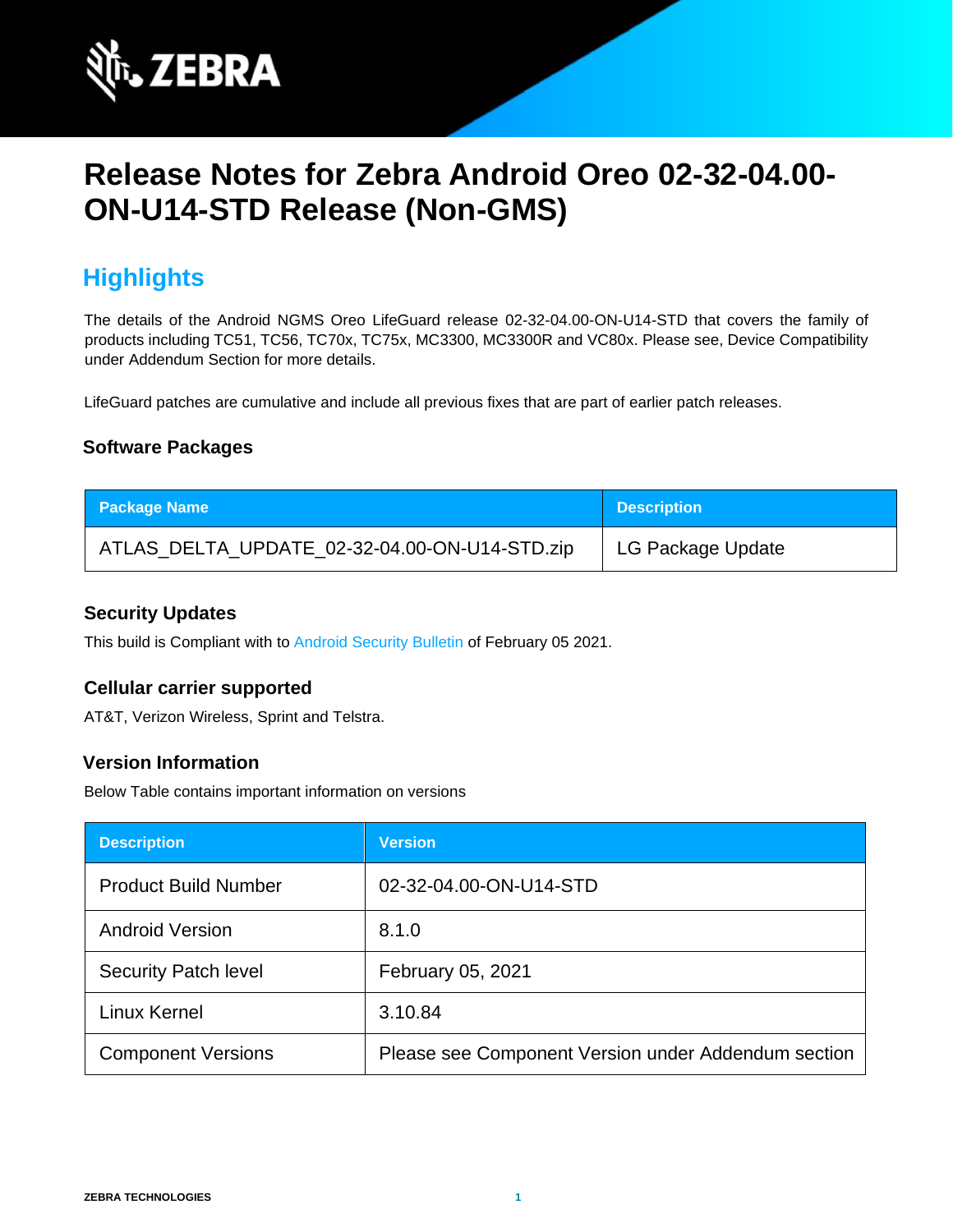

## **LG U14 Updates**

- ❖ ATLAS\_DELTA\_UPDATE\_02-32-04.00-ON-U14-STD.zip (NGMS)
	- o Updated below mentioned components:
		- DataWedge 8.2.211
		- EMDK 9.0.3.3003
		- MXMF 10.3.0.18
		- OSX QCT.81.8.13.0
		- WiFi- FUSION\_BA\_2\_11.1.0.0010\_O
			- Radio: BA\_2\_11.1.0.007\_O
				- Middleware: BA\_2\_11.1.0.006\_O
		- RxLogger 5.4.16.0
		- Stage Now 5.1.0.1
		- Zebra Software License Manager 5.0.0
		- OemInfo 9.0.0.282

#### o **Resolved Issues**

- SPR41561 Resolved an issue for dialing 110 emergency number
- SPR41675 Resolved an issue wherein HW supported bands for Sprint and TMO SIMs.
- ‒ SPR40440/39918 Resolved an issue wherein Phone information was being displayed upon dialing UUID code.
- ‒ SPR40628 Resolved an issue wherein Invalid rates set in CCX Rate IE of TSPEC leads to GTK Rotation failure.
- ‒ SPR40760 Resolved an issue wherein the device losing WiFi connectivity while roaming in a suspended state.
- ‒ SPR40664 Resolved an issue wherein the default touch calibration was incorrect on newly manufactured devices.
- ‒ SPR39982 Resolved an issue wherein isVerifyAppsEnabled api was returning false though its enabled from settings.
- ‒ SPR36967/37284 Resolved an issue wherein downgrading LG patch will cause "Error Zebra Plugin Stopped" popup.
- Advanced Fusion Log size restriction support is added.
- ‒ Added support to prevent application updates based on DisallowUpdateList.
- ‒ Fixed the issue of overriding all the long-range antenna SKU devices with Mid-range antenna type by RFID Service. Based on the device/antenna type RFID service is setting the antenna configurations in the RFID module accordingly.
- ‒ Added APIs to support clearing of all paired Bluetooth devices.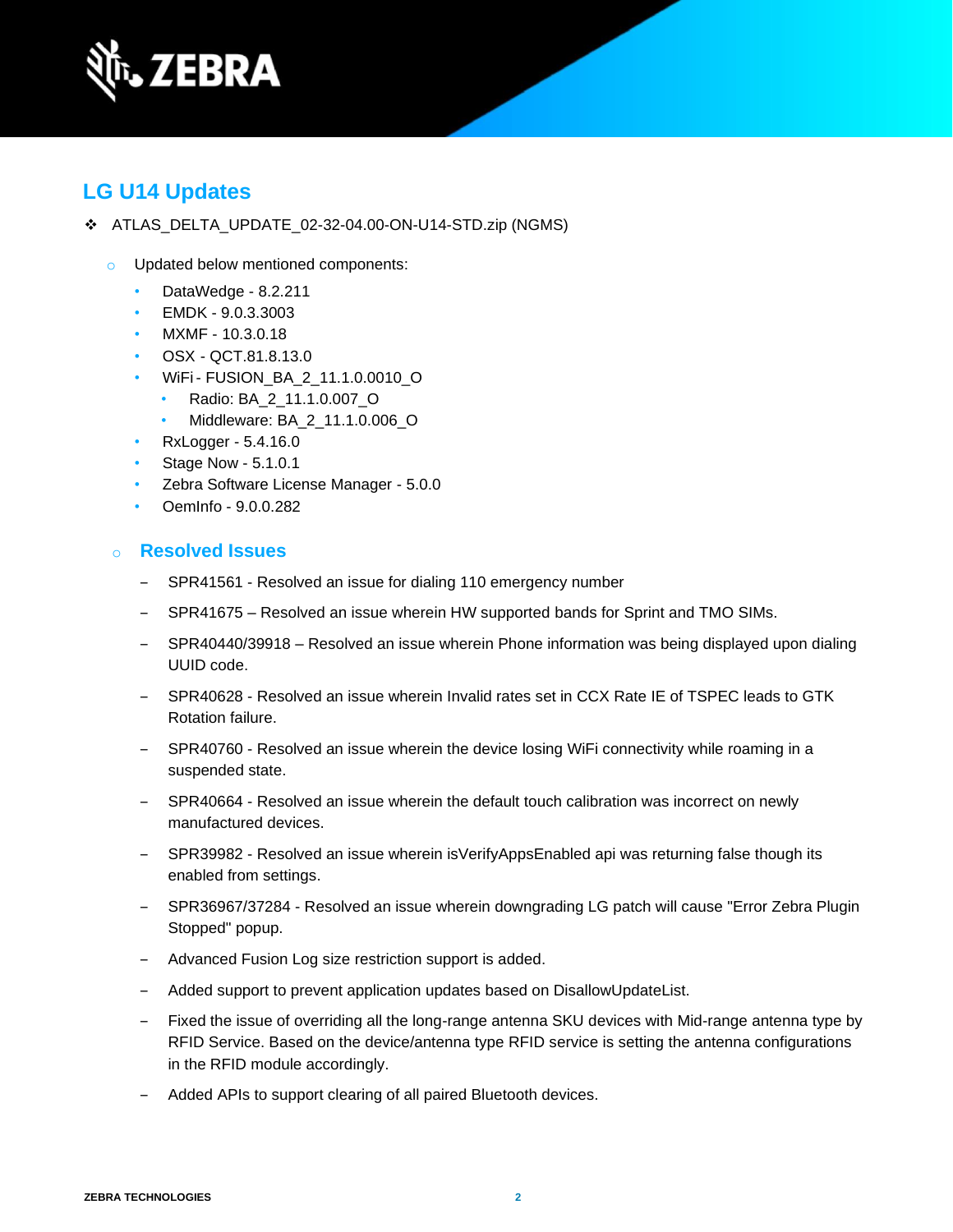

- ‒ Added support in OemInfo to allows customer applications and sideloaded applications to read BT MAC address.
- ‒ Added support for feature based Zebra Software Licensing support for Enterprise Browser.

### **LG U10 Updates**

- ❖ ATLAS\_DELTA\_UPDATE\_02-32-04.00-ON-U10-STD.zip (NGMS)
	- o **Resolved Issues**
		- SPR41419 Resolved an issue where TC51 performing Slow BLE connection.

### **LG U09 Updates**

- ❖ ATLAS\_DELTA\_UPDATE\_02-32-04.00-ON-U09-STD.zip (NGMS)
	- o Updated below mentioned components:
		- OSx QCT.81.8.12.13
		- Webview 85.0.4183.101

### **LG U08 Updates**

- ❖ ATLAS\_DELTA\_UPDATE\_02-32-04.00-ON-U08-STD.zip (NGMS)
	- o Updated below mentioned components:
		- MXMF 10.2.0.25
		- DataWedge 8.2.48
		- StageNow 5.0.0.1
		- EMDK 8.2.4.2804
		- Zebra Volume Control (ZVC) 2.3.1.11
		- Zebra Software License Manager 4.1.1
		- WorryFree WiFi Analyzer WFW\_BA\_2\_7.0.0.001\_O
		- Fusion FUSION\_BA\_2\_11.1.0.005\_O
		- Radio BA\_2\_11.1.0.003\_O
		- Application BA\_2\_11.1.0.004\_O
		- Middleware BA\_2\_11.1.0.004\_O
	- o **Resolved Issues** 
		- ‒ SPR39697 Resolved an issue wherein touch gets auto released after 30 secs during long press event in TC51/56 device.
		- ‒ SPR40439 Resolved an issue wherein the VC80X touch calibration does not persist after reboot.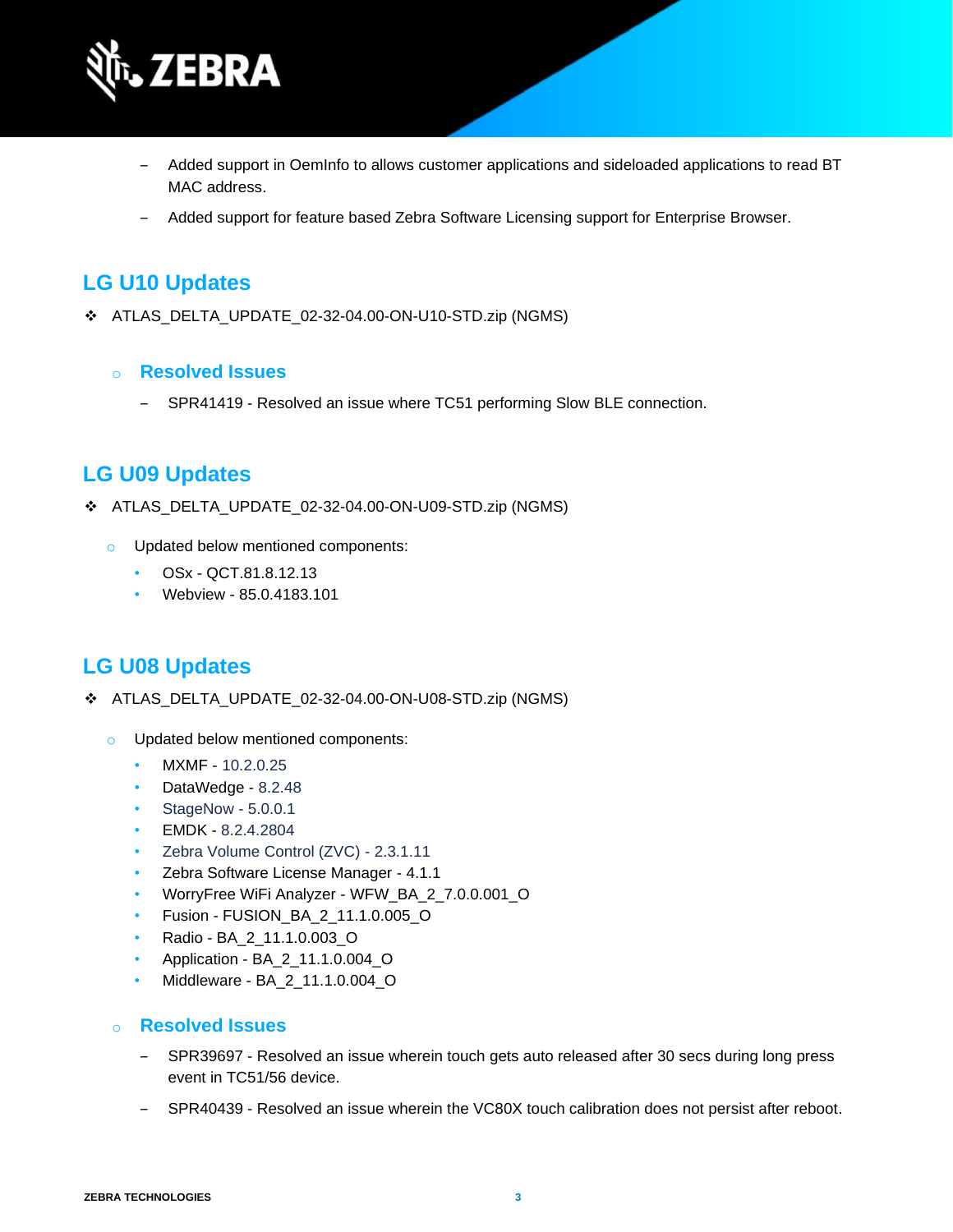

- ‒ SPR40308 Resolved an issue where TC51 experiencing slow WiFi operation when BLE scan/transmit was running on same band.
- ‒ Added support to change the device's domain selection like from voice to data and vice versa.
- Added support for 802.11k Link and Beacon Measurement.
- ‒ Added Keyboard Audible Feedback feature support on MC33 and VC80x and ability to control volume of Keyboard Audible Feedback by MDM.
- ‒ Added feature in OemInfo to verify the signature and grant read data access to applications signed with Zebra OEM keys or MX Plugin CSP keys.
- ‒ Added feature in ZDS to receive southbound messages from FCM in Oreo devices.
- ‒ Added Support for Trusted Device Pairing and Single Pairing feature over Bluetooth.
- ‒ WFW Roaming and Voice Analysis enhancements.

### **LG U07 Updates**

- ❖ ATLAS\_DELTA\_UPDATE\_02-32-04.00-ON-U07-STD.zip (NGMS)
	- o Updated below mentioned components:
		- MXMF 10.1.0.47
		- DataWedge 8.1.47
		- EMDK 8.1.9.2709
		- OSx QCT.81.8.12.6
		- WiFi Firmware 7.35.205.8\_20200421
		- WorryFree WiFi Analyzer WFW\_BA\_2\_6.0.0.002\_O

#### o **Resolved Issues**

- ‒ SPR39491 Resolved an issue wherein voice calls intermittently becomes one way when connected in a FT (802.11r) network.
- ‒ SPR40260 Resolved an issue wherein the QR Code provisioning from Built-In Scanner fails if the component name in QR code has implicit class name.
- ‒ SPR40326 Resolved an issue wherein Mobile Network menu gets disabled when the SettingsMgr CSP disabled Airplane mode.
- WFW VoIP Analysis SIP-RTP Enhancement.

### **LG U06 Updates**

- ❖ ATLAS\_DELTA\_UPDATE\_02-32-04.00-ON-U06-STD.zip (NGMS)
	- o Updated below mentioned components:
		- Scanning Framework 23.2.8.0
		- Digimarc library 3.8.1the point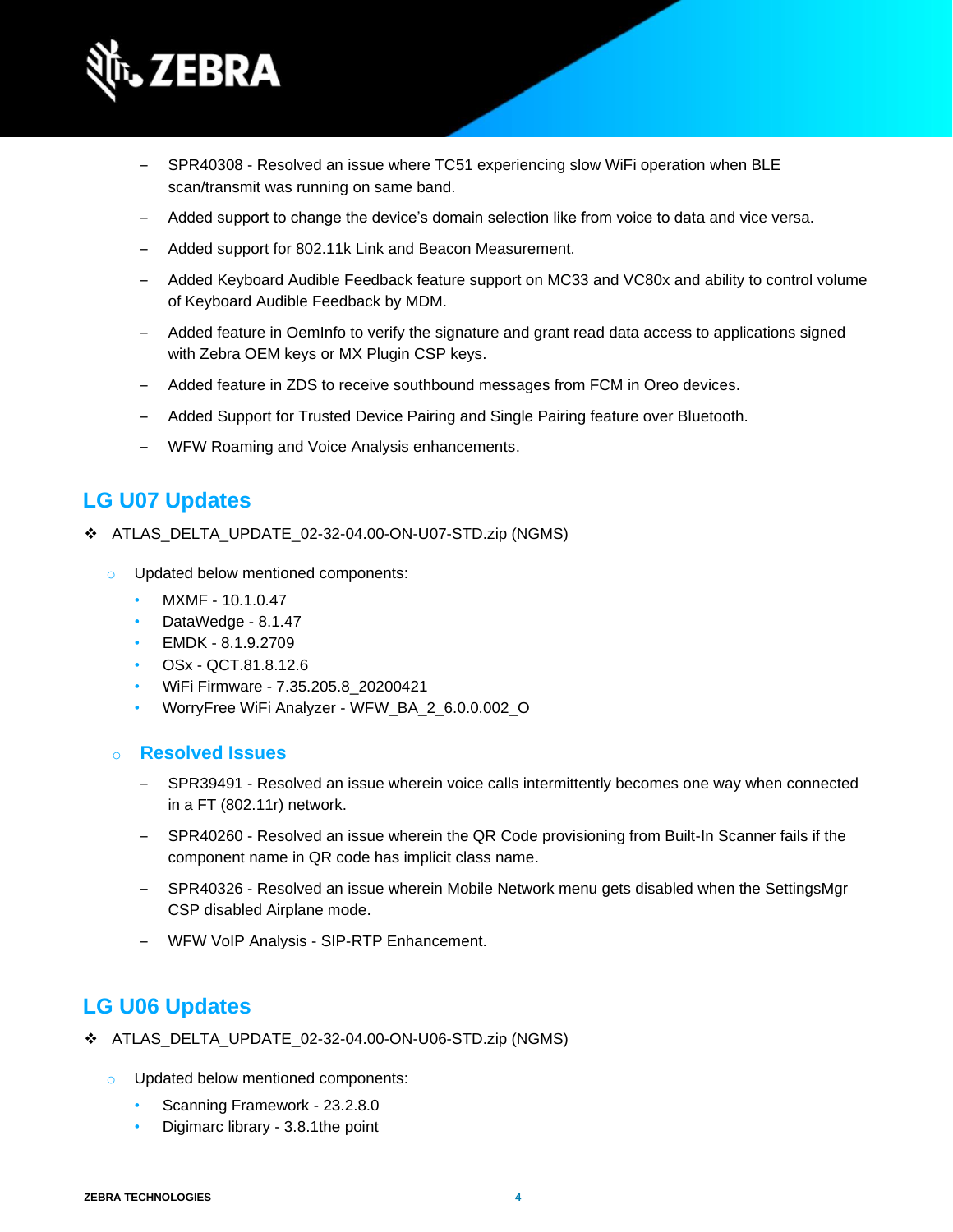

- Baseband ATLAS-W200720A-008.2-00033.0
- Webview 83.0.4103.83

#### o **Resolved Issues**

- SPR40075 Resolved an issue wherein VC80x was rebooting randomly.
- SPR40250 Resolved an issue wherein user was unable to power off the device by clicking on the Power menu item while automation suite was running on the device.
- SPR40284 Resolved an issue wherein Pac Auto Proxy was not working at times.
- SPR37862 Added support for "Send Characters as Events" option.
- ‒ SPR40347 Resolved an issue wherein streaming of certain MP3 files used to fail.
- ‒ SPR39808 Resolved an issue wherein timestamp was missing in DotCode scanned data.
- SPR38723 Added support to limit the max log size in Rxlogger QxDM Plugin.
- ‒ SPR40197 Updated WebView version to 83.0.4103.83.
- SPR40948 Resolved an issue wherein error in barcode decoding with EMDK.

## **LG U03 Updates**

- ❖ ATLAS\_DELTA\_UPDATE\_02-32-04.00-ON-U03-STD.zip (NGMS)
	- o Updated below mentioned components:
		- MXMF 10.1.0.33
		- DataWedge 8.1.38
		- EMDK 8.1.6.2706
		- StageNow 4.3.2.3
		- PTT Express 3.1.46 (Added PTT Express A la Carte license)
		- Baseband ATLAS-W200507A-007.3-00027.0

#### o **Resolved Issues**

- SPR39647 Resolved an issue wherein CODE39 symbology was not being decoded.
- ‒ SPR39819 Resolved an issue wherein an additional "Enter key" was being added in the barcode. data when Datawedge ADF rule for Line feed Action Key Char was set to "Send Char" 10.
- ‒ SPR39855 Resolved an issue wherein device was unable to connect to internet using WIFI hotspot on Telstra network.

## **LG U02 Updates**

- ❖ ATLAS\_DELTA\_UPDATE\_02-32-04.00-ON-U02-STD.zip (NGMS)
	- o Updated below mentioned components: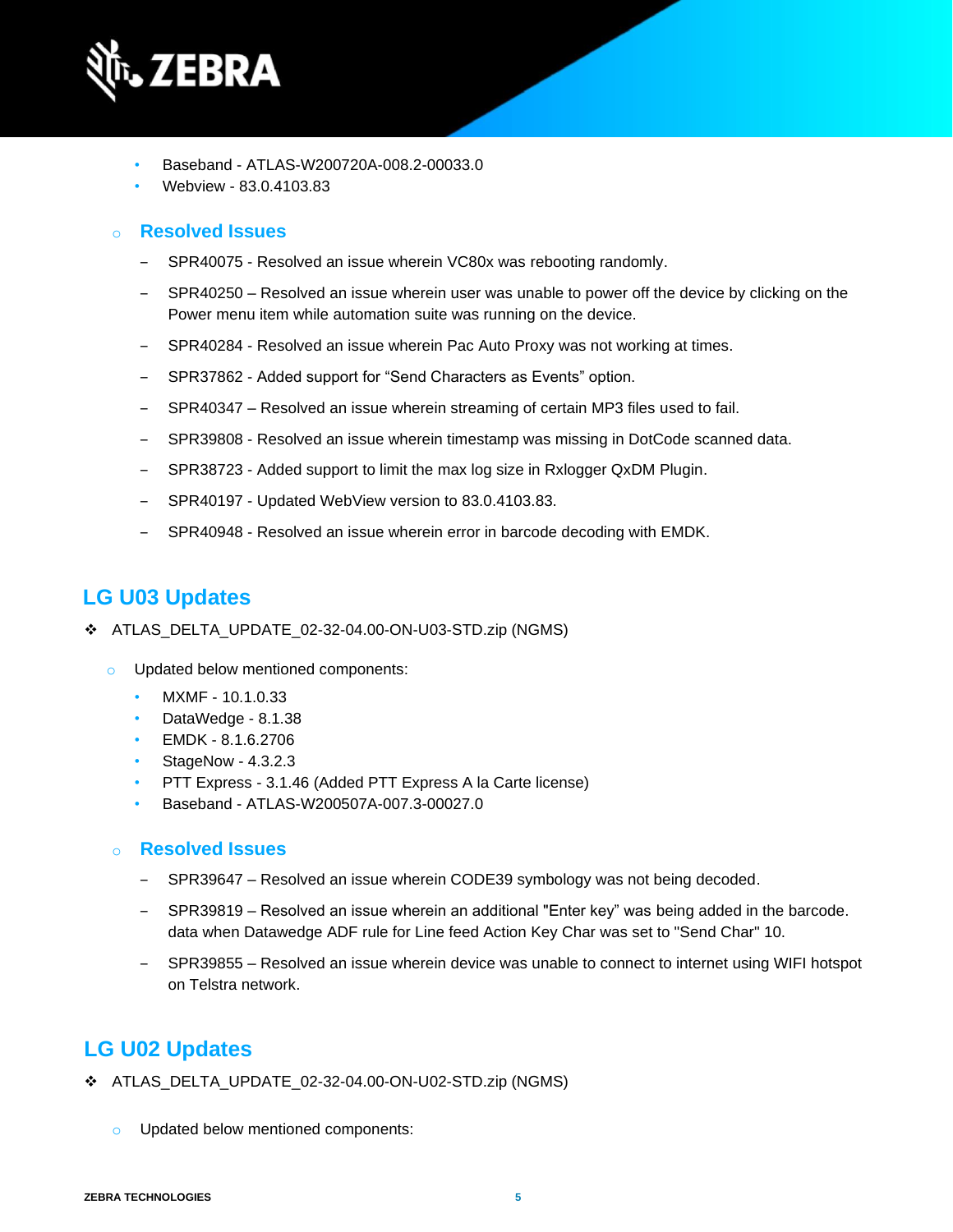

- Fusion FUSION\_BA\_2\_11.1.0.004\_O
- Radio BA\_2\_11.1.0.002\_O
- Application BA\_2\_11.1.0.003\_O
- Middleware BA\_2\_11.1.0.003\_O

#### o **Resolved Issues**

- ‒ SPR39492 Resolved an issue wherein device failed to connect to internet when connected via iPhone Wi-Fi hotspot.
- ‒ SPR38712 Resolved an issue wherein writing to ISO15693 NFC tags would fail.
- ‒ SPR39739 Updated WebView version to 80.0.3987.8.
- ‒ SPR39933 Resolved an issue wherein disabling of captive portal via StageNow was not working on TC75x HW ID 33 device.

## **Installation Requirements**

- ADB installed on the PC (including adb drivers)
- USB debugging turned ON (from Developer options)
- Download LG Package and Reset Packages (Optional)
- Device has at least:
	- ‒ Version 02-32-04.00-ON-U00-STD

# **Installation Instructions**

#### **Software update procedure**

The installation instructions assume user has ADB installed on their PC (the adb drivers etc..) and user device has developer options enabled and USB debugging ON. Instructions on HOW TO enable ADB is also captured in the user guide. Please check following link for more information on installation and setup instructions.

• [Installation and setup instructions](https://www.zebra.com/content/dam/zebra_new_ia/en-us/software/operating-system/tc5x-tc7x-shared-operating-system/atlas_oreo-os-update-instructions.pdf)

# **Addendum**

#### **Device Compatibility**

This software release has been approved for use on the following devices.

#### [TC51 Home Page](https://www.zebra.com/us/en/support-downloads/mobile-computers/handheld/tc51.html)

**TC51**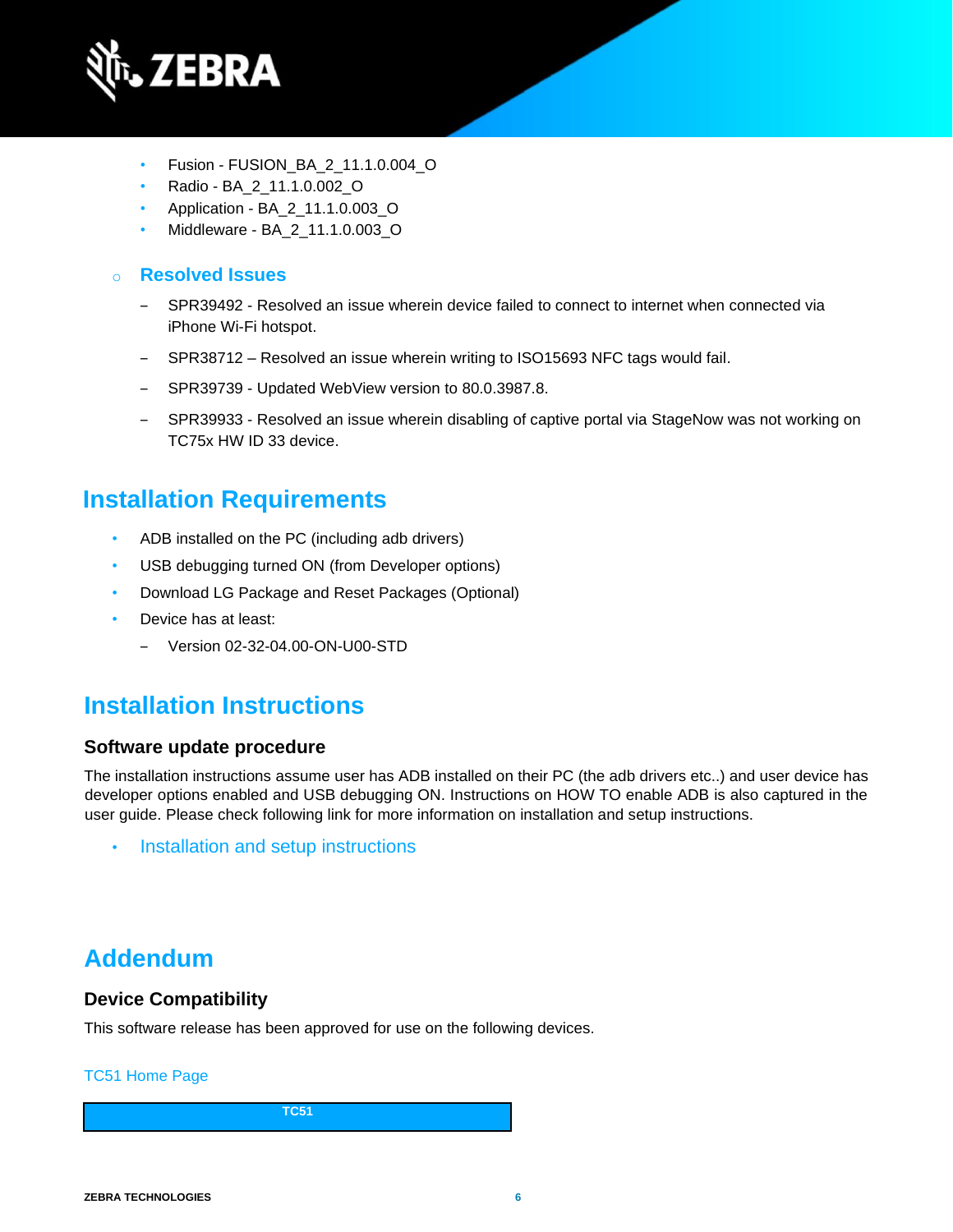

| <b>Device Part Number</b> | <b>Operating System</b> |
|---------------------------|-------------------------|
| TC510K-2PAZU2P-US         | Android O               |
| TC510K-2PAZU2P-A6         | Android O               |
| TC510K-2PAZU4P-US         | Android O               |
| TC510K-2PA7U4P-A6         | Android O               |
| TC510K-2HDZU2P-US         | O hionhnA               |
| TC510K-2HDZU2P-A6         | Android O               |
| TC510K-2PA7U2P-IA         | Android O               |
| TC510K-2PA7U4P-IA         | O hionhnA               |
| TC510K-2HDZU4P-US         | Android O               |
| TC510K-2HDZU4P-A6         | Android O               |

### [TC70x Home Page](https://www.zebra.com/us/en/support-downloads/mobile-computers/handheld/tc70x.html)

| TC70x                     |                         |  |
|---------------------------|-------------------------|--|
| <b>Device Part Number</b> | <b>Operating System</b> |  |
| TC700K-02B22B0-A6         | Android O               |  |
| TC700K-02B24B0-A6         | Android O               |  |
| TC700K-02B22B0-US         | Android O               |  |
| TC700K-02B24B0-US         | Android O               |  |
| TC700K-02B22B0-IA         | Android O               |  |

| <b>FIPS and TAA Compliant SKUS</b> |                         |  |
|------------------------------------|-------------------------|--|
| <b>Device Part Number</b>          | <b>Operating System</b> |  |
| TC510K-2PAZU4P-FT                  | Android O               |  |
| TC510K-2HDZU4P-FT                  | Android O               |  |
| TC700K-02B24B0-FT                  | Android O               |  |

## [TC56 Home Page](https://www.zebra.com/us/en/support-downloads/mobile-computers/handheld/tc56.html)

| <b>TC56</b>               |                         |  |
|---------------------------|-------------------------|--|
| <b>Device Part Number</b> | <b>Operating System</b> |  |
| TC56CJ-2PAZU2P-US         | Android O               |  |
| TC56CJ-2PAZU2P-A6         | Android O               |  |
| TC56DJ-2PAZU2P-A6         | Android O               |  |
| TC56DJ-2PAZU2P-BR         | Android O               |  |
| TC56DJ-2PAZU2P-IA         | Android O               |  |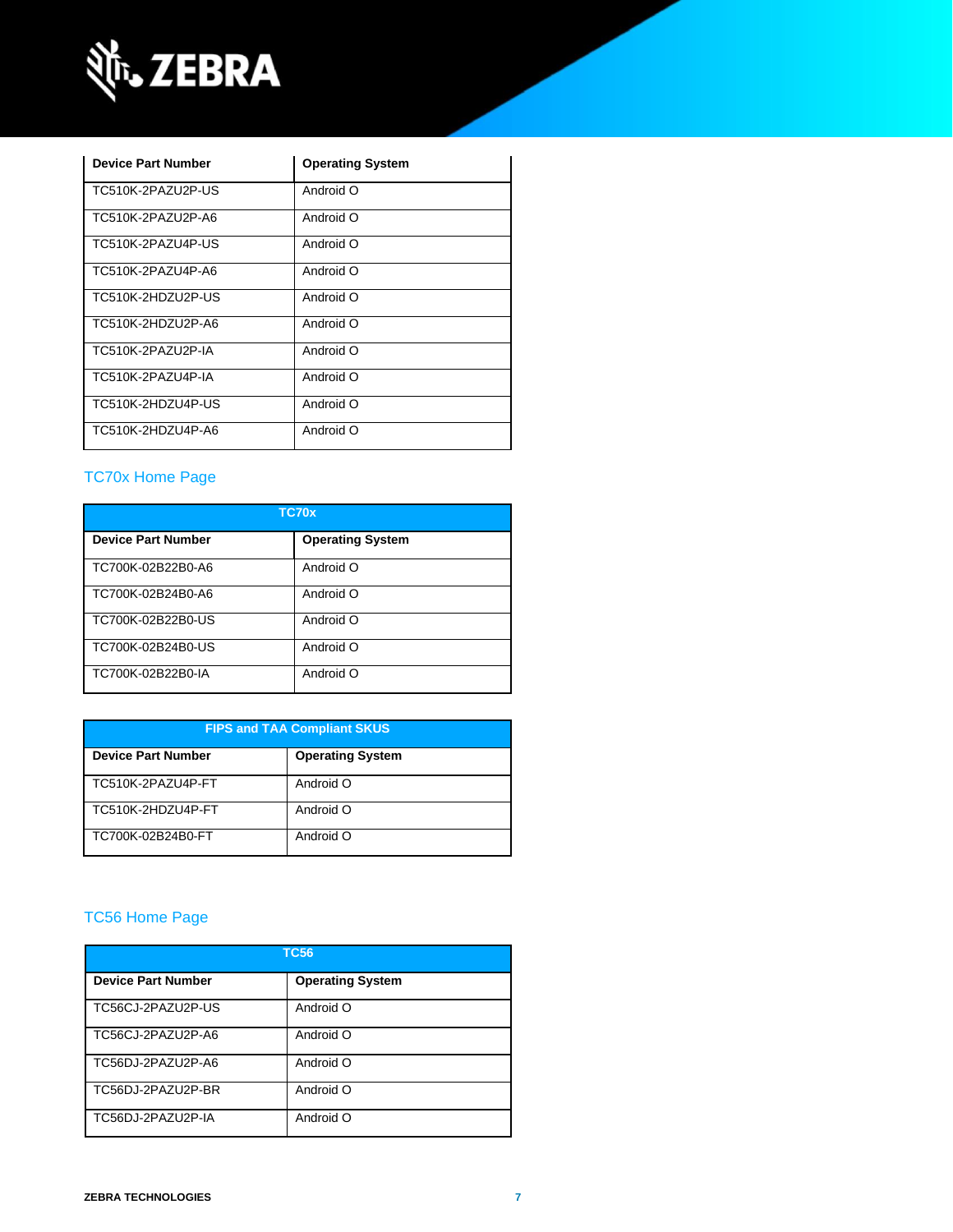

| TC56DJ-2PAZU2P-CN | Android O |
|-------------------|-----------|
| TC56DJ-2PAZU2P-TN | Android O |
| TC56DJ-2PAZU2P-ID | Android O |
| TC56CJ-2PAZU4P-US | Android O |
| TC56CJ-2PAZU4P-A6 | Android O |
| TC56DJ-2PAZU4P-A6 | Android O |
| TC56DJ-2PAZU4P-BR | Android O |
| TC56DJ-2PAZU4P-IA | Android O |
| TC56DJ-2PAZU4P-CN | Android O |
| TC56DJ-2PAZU4P-TN | Android O |
| TC56DJ-2PAZU4P-ID | Android O |

### [TC75x Home Page](https://www.zebra.com/us/en/support-downloads/mobile-computers/handheld/tc75x.html)

| <b>TC75x</b>       |                         |  |
|--------------------|-------------------------|--|
| Device Part Number | <b>Operating System</b> |  |
| TC75EK-22B22AB-US  | Android O               |  |
| TC75EK-22B24AB-US  | Android O               |  |
| TC75EK-22F22AB-US  | Android O               |  |
| TC75EK-22B22AF-US  | Android O               |  |
| TC75FK-22B22AD-A6  | Android O               |  |
| TC75FK-22B24AD-A6  | Android O               |  |
| TC75FK-22B22AD-BR  | Android O               |  |
| TC75FK-22B22AD-IA  | Android O               |  |
| TC75FK-22B22AD-ID  | Android O               |  |
| TC75FK-22B22AD-TN  | Android O               |  |
| TC75FK-22F22AD-A6  | Android O               |  |
| TC75FK-22B22AD-TW  | Android O               |  |
| TC75GK-22B22AD-A6  | Android O               |  |
| TC75GK-22B24AD-A6  | Android O               |  |
| TC75GK-22F22AD-A6  | Android O               |  |

| <b>FIPS and TAA Compliant SKUS</b> |                         |  |
|------------------------------------|-------------------------|--|
| <b>Device Part Number</b>          | <b>Operating System</b> |  |
| TC56CJ-2PAZU4P-FT                  | Android O               |  |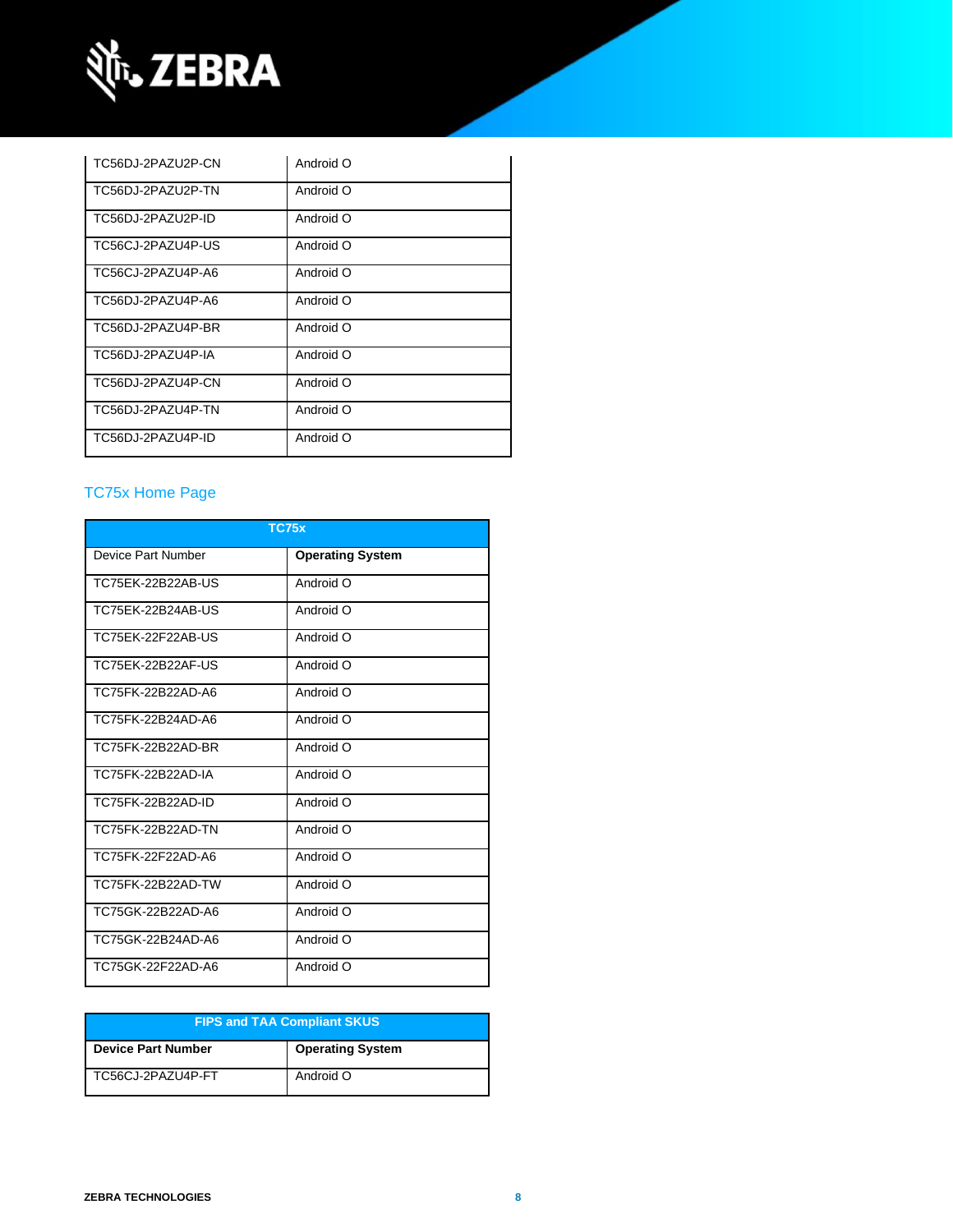

| <b>FIPS and TAA Compliant SKUS</b> |                         |  |
|------------------------------------|-------------------------|--|
| <b>Device Part Number</b>          | <b>Operating System</b> |  |
| TC75EK-22B24AB-FT                  | Android O               |  |

### [VC80x Home Page](https://www.zebra.com/us/en/support-downloads/mobile-computers/vehicle-mounted/vc80x.html)

| <b>VC80x USA</b>   |                                |                         |  |
|--------------------|--------------------------------|-------------------------|--|
|                    | <b>Device Part Number</b>      | <b>Operating System</b> |  |
| Warehouse          | VC80X-10SSRAABBA-U             | Android O               |  |
| Freezer            | VC80X-10FSRAABBA-U             | Android O               |  |
| <b>Outdoor</b>     | VC80X-10SORAABBA-U             | Android O               |  |
|                    |                                |                         |  |
|                    | <b>VC80x Rest of the World</b> |                         |  |
| Warehouse          | VC80X-10SSRAABBA-I             | Android O               |  |
| Freezer            | VC80X-10FSRAABBA-I             | Android O               |  |
| <b>Outdoor</b>     | VC80X-10SORAABBA-I             | Android O               |  |
|                    |                                |                         |  |
| <b>VC80x India</b> |                                |                         |  |
| Warehouse          | VC80X-10SSRAABBA-IN            | Android O               |  |
| <b>Outdoor</b>     | VC80X-10SORAABBA-IN            | Android O               |  |

#### MC3300 [Home Page](https://www.zebra.com/us/en/support-downloads/mobile-computers/handheld/mc3300.html)

| <b>MC3300</b>             |                         |                           | <b>MC3300</b>           |  |
|---------------------------|-------------------------|---------------------------|-------------------------|--|
| <b>Device Part Number</b> | <b>Operating System</b> | <b>Device Part number</b> | <b>Operating System</b> |  |
| MC330M-RL3SA2RW           | Android O               | MC330K-GI4HA4US           | Android O               |  |
| MC330M-RL2SA2RW           | Android O               | MC330K-GI4HA3US           | Android O               |  |
| MC330M-RL40A2US           | Android O               | MC330K-GI3HA3US           | Android O               |  |
| MC330M-RL3SA2US           | Android O               | MC330K-GE4HA4US           | Android O               |  |
| MC330M-RL2SA2US           | Android O               | MC330K-GE4HA3US           | Android O               |  |
| MC330M-SL3HA2RW           | Android O               | MC330K-GE3HA3US           | Android O               |  |
| MC330M-SL2HA2RW           | Android O               | MC330K-GE2HA4US           | Android O               |  |
| MC330M-RL4SA2RW           | Android O               | MC330K-GE2HA3US           | Android O               |  |
| MC330M-GL4HA2RW           | Android O               | MC330K-SE2HA3RW           | Android O               |  |
| MC330M-GL40A2RW           | Android O               | MC330K-SE4HA3US           | Android O               |  |
| MC330M-GL3HA2RW           | Android O               | MC330K-SE3HA3US           | Android O               |  |
| MC330M-GL2HA2RW           | Android O               | MC330K-SE2HA3US           | Android O               |  |
| MC330M-GI4HA2RW           | Android O               | MC330K-SG3HA4RW           | Android O               |  |
| MC330M-GI4HA2IN           | Android O               | MC330K-SG2HA4RW           | Android O               |  |

| <b>MC3300</b>             |                         |  |
|---------------------------|-------------------------|--|
| <b>Device Part number</b> | <b>Operating System</b> |  |
| MC330K-GI4HA4US           | Android O               |  |
| MC330K-GI4HA3US           | <b>O</b> bionbnA        |  |
| MC330K-GI3HA3US           | Android O               |  |
| MC330K-GF4HA4US           | Android O               |  |
| MC330K-GF4HA3US           | <b>O</b> bionbnA        |  |
| MC330K-GE3HA3US           | Android O               |  |
| MC330K-GF2HA4US           | Android O               |  |
| MC330K-GF2HA3US           | <b>O</b> bionbnA        |  |
| MC330K-SF2HA3RW           | O bionbnA               |  |
| MC330K-SE4HA3US           | Android O               |  |
| MC330K-SE3HA3US           | <b>O</b> bionbnA        |  |
| MC330K-SE2HA3US           | O bionbnA               |  |
| MC330K-SG3HA4RW           | Android O               |  |
| MC330K-SG2HA4RW           | Android O               |  |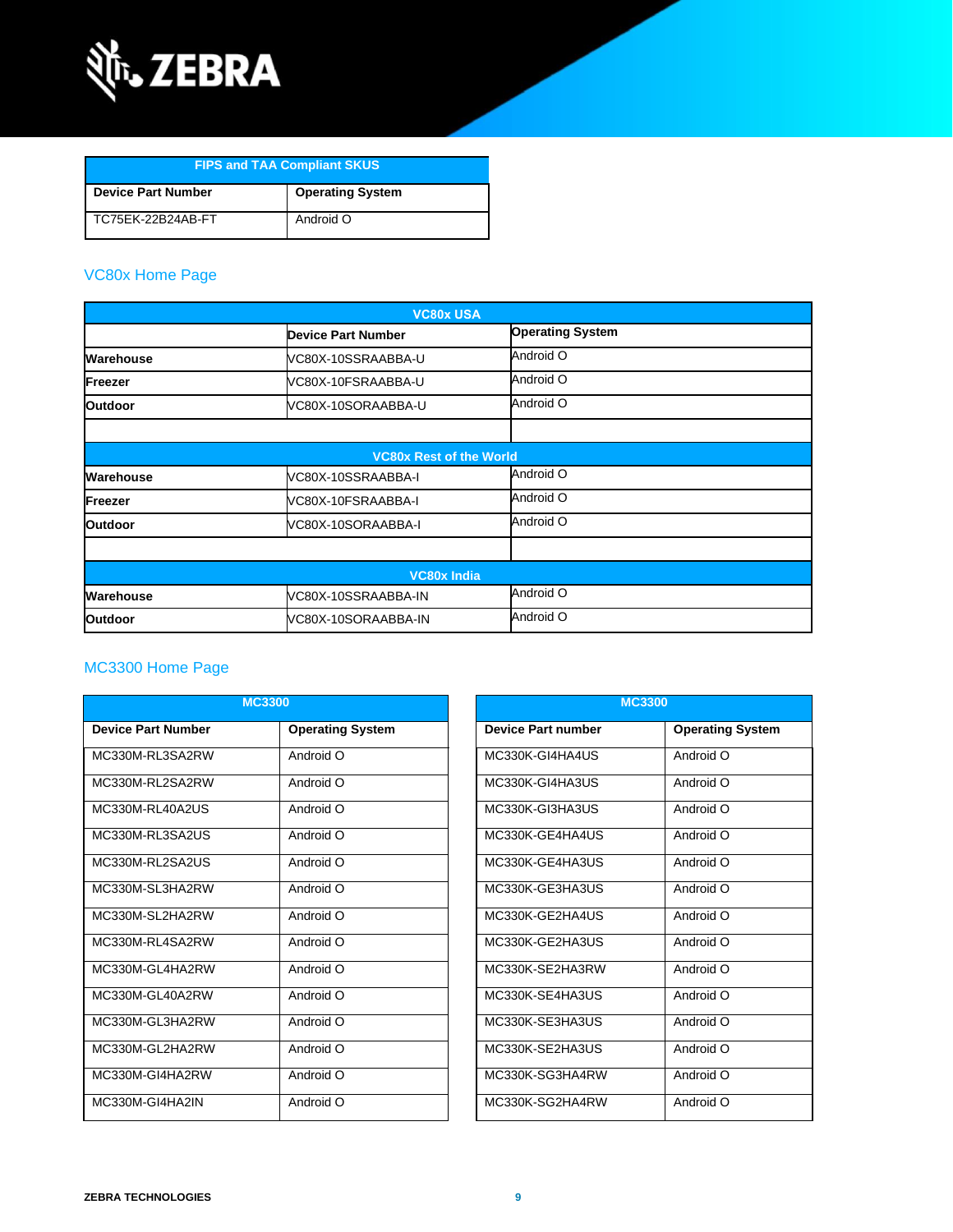

| MC330M-GI3HA2RW | Android O | MC330K-SG4HA4US | Android O |
|-----------------|-----------|-----------------|-----------|
| MC330M-GI3HA2IN | Android O | MC330K-SG3HA4US | Android O |
| MC330M-GI30A2RW | Android O | MC330K-SG2HA4US | Android O |
| MC330M-GI2HA2RW | Android O | MC330K-GI3HA3IN | Android O |
| MC330M-RL3HA2RW | Android O | MC330K-SP2HA4RW | Android O |
| MC330M-SL4HA2US | Android O | MC330M-SN3HA2US | Android O |
| MC330M-SL3HA2US | Android O | MC330K-SN3HA3US | Android O |
| MC330M-RL4SA2US | Android O | MC330M-SN2HA2US | Android O |
| MC330M-RL3HA2US | Android O | MC330K-SL3HA3CN | Android O |
| MC330M-SN3HA2RW | Android O | MC330K-SI3HA3CN | Android O |
| MC330M-SI4HA2RW | Android O | MC330K-GL3HA3CN | Android O |
| MC330M-SI3HA2RW | Android O | MC330K-GI3HA3CN | Android O |
| MC330M-SI30A2RW | Android O | MC330K-SB2HA4RW | Android O |
| MC330M-SI2HA2RW | Android O | MC330M-SIMHA2RW | Android O |
| MC330M-SN4HA2US | Android O | MC330K-SP2HA3RW | Android O |
| MC330M-SI4HA2US | Android O | MC330M-GJ4HA2RW | Android O |
| MC330M-SI40A2US | Android O | MC330M-GJ4HA2IN | Android O |
| MC330K-GL4HA4RW | Android O | MC330M-GJ3HA2RW | Android O |
| MC330K-GL4HA3RW | Android O | MC330M-GJ3HA2IN | Android O |
| MC330K-GL3HA4RW | Android O | MC330M-GJ30A2RW | Android O |
| MC330K-GL3HA3RW | Android O | MC330M-GJ2HA2RW | Android O |
| MC330K-GL2HA3RW | Android O | MC330M-SK3HA2RW | Android O |
| MC330K-GI4HA4RW | Android O | MC330M-SJ4HA2RW | Android O |
| MC330K-GI4HA3RW | Android O | MC330M-SJ3HA2RW | Android O |
| MC330K-GI3HA4RW | Android O | MC330M-SJ30A2RW | Android O |
| MC330K-GI3HA3RW | Android O | MC330M-SJ2HA2RW | Android O |
| MC330K-GE4HA4RW | Android O | MC330M-SK4HA2US | Android O |
| MC330K-GE4HA3RW | Android O | MC330M-SJ4HA2US | Android O |
| MC330K-GE3HA3RW | Android O | MC330M-SJ40A2US | Android O |
| MC330K-GE2HA4RW | Android O | MC330K-GJ4HA4RW | Android O |
| MC330K-GE2HA3RW | Android O | MC330K-GJ4HA3RW | Android O |
| MC330M-SI3HA2US | Android O | MC330K-GJ3HA4RW | Android O |
| MC330K-SL4HA3RW | Android O | MC330K-GJ3HA3RW | Android O |
| MC330K-SL2HA3RW | Android O | MC330M-SJ3HA2US | Android O |
| MC330K-RL4HA3RW | Android O | MC330K-SK4HA3RW | Android O |
| MC330K-RL3HA3RW | Android O | MC330K-SK3HA3RW | Android O |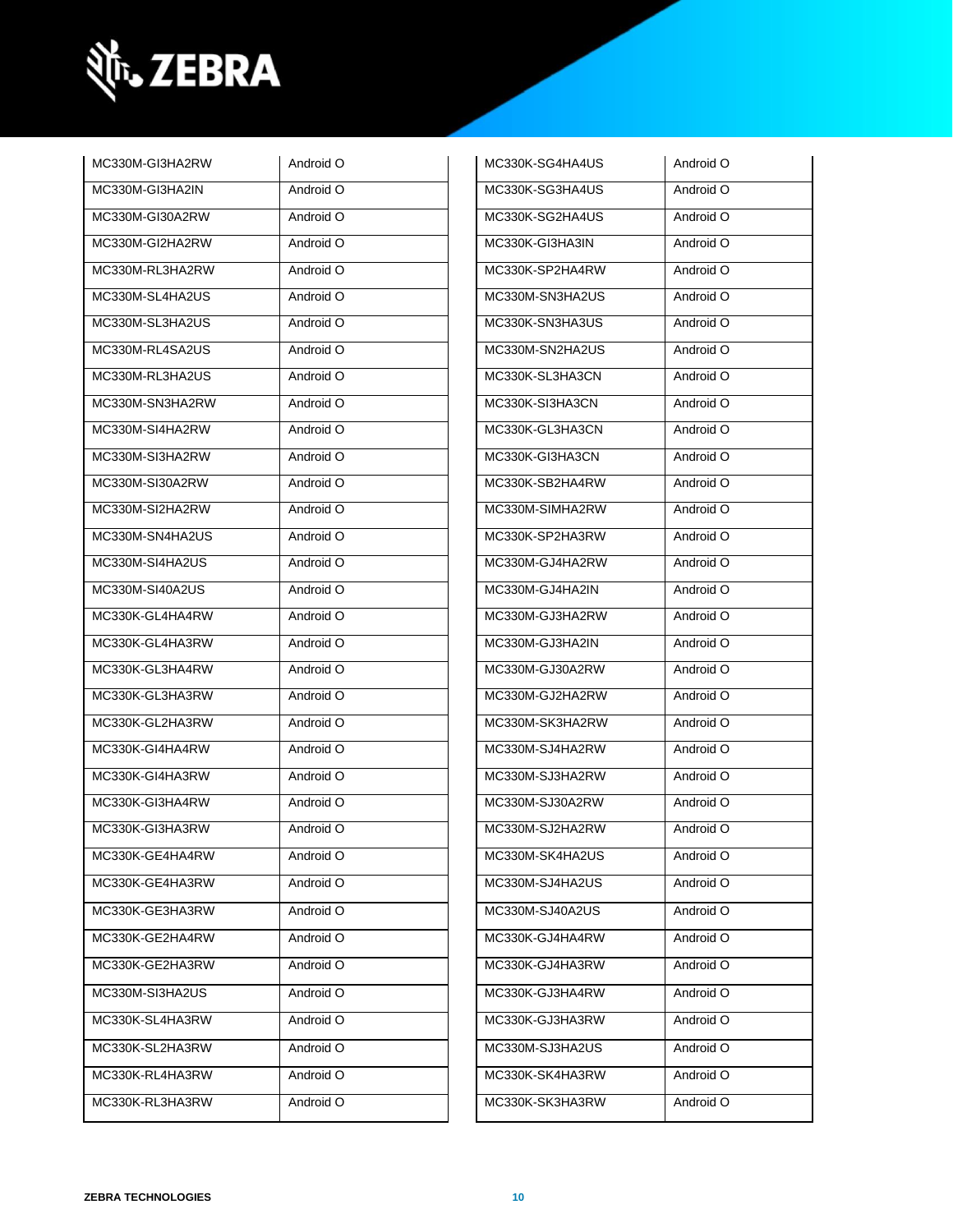

| MC330K-RL4HA3US | Android O | MC330K-SJ4HA3RW | Android O |
|-----------------|-----------|-----------------|-----------|
| MC330K-SN4HA3RW | Android O | MC330K-SJ3HA3RW | Android O |
| MC330K-SN3HA3RW | Android O | MC330K-SJ2HA3RW | Android O |
| MC330K-SI4HA3RW | Android O | MC330K-SK4HA3US | Android O |
| MC330K-SI3HA3RW | Android O | MC330K-SJ4HA3US | Android O |
| MC330K-SI2HA3RW | Android O | MC330K-SJ3HA3US | Android O |
| MC330K-SN4HA3US | Android O | MC330M-GJ4HA2US | Android O |
| MC330K-SI4HA3US | Android O | MC330M-GJ40A2US | Android O |
| MC330K-SI3HA3US | Android O | MC330M-GJ3HA2US | Android O |
| MC330K-RC4HA4RW | Android O | MC330M-GJ2HA2US | Android O |
| MC330K-RC3HA4RW | Android O | MC330K-SM4HA4RW | Android O |
| MC330K-RC4HA4US | Android O | MC330K-SM3HA4RW | Android O |
| MC330K-RC3HA4US | Android O | MC330K-SA4HA4RW | Android O |
| MC330M-GL4HA2US | Android O | MC330K-SA3HA4RW | Android O |
| MC330M-GL40A2US | Android O | MC330K-SM4HA4US | Android O |
| MC330M-GL3HA2US | Android O | MC330K-SM3HA4US | Android O |
| MC330M-GL2HA2US | Android O | MC330K-SA4HA4US | Android O |
| MC330M-GI4HA2US | Android O | MC330K-SA3HA4US | Android O |
| MC330M-GI40A2US | Android O | MC330K-GJ4HA4US | Android O |
| MC330M-GI3HA2US | Android O | MC330K-GJ4HA3US | Android O |
| MC330M-GI2HA2US | Android O | MC330K-GJ3HA3US | Android O |
| MC330K-SP4HA4RW | Android O | MC330K-GJ3HA3IN | Android O |
| MC330K-SP3HA4RW | Android O | MC330K-SM2HA4RW | Android O |
| MC330K-SB4HA4RW | Android O | MC330M-SK3HA2US | Android O |
| MC330K-SB3HA4RW | Android O | MC330K-SK3HA3US | Android O |
| MC330K-SP4HA4US | Android O | MC330M-SK2HA2US | Android O |
| MC330K-SP3HA4US | Android O | MC330K-SJ3HA3CN | Android O |
| MC330K-SB4HA4US | Android O | MC330K-GJ3HA3CN | Android O |
| MC330K-SB3HA4US | Android O | MC330K-SA2HA4RW | Android O |
| MC330K-SE4HA3RW | Android O | MC330K-SP2HA3RW | Android O |
| MC330K-SE3HA3RW | Android O | MC330K-GI2HA3RW | Android O |
| MC330K-GL4HA4US | Android O | MC330K-GJ2HA3RW | Android O |
| MC330K-GL4HA3US | Android O |                 | Android O |
|                 |           |                 |           |

| MC330K-SJ4HA3RW | Android O |
|-----------------|-----------|
| MC330K-SJ3HA3RW | Android O |
| MC330K-SJ2HA3RW | Android O |
| MC330K-SK4HA3US | Android O |
| MC330K-SJ4HA3US | Android O |
| MC330K-SJ3HA3US | Android O |
| MC330M-GJ4HA2US | Android O |
| MC330M-GJ40A2US | Android O |
| MC330M-GJ3HA2US | Android O |
| MC330M-GJ2HA2US | Android O |
| MC330K-SM4HA4RW | Android O |
| MC330K-SM3HA4RW | Android O |
| MC330K-SA4HA4RW | Android O |
| MC330K-SA3HA4RW | Android O |
| MC330K-SM4HA4US | Android O |
| MC330K-SM3HA4US | Android O |
| MC330K-SA4HA4US | Android O |
| MC330K-SA3HA4US | Android O |
| MC330K-GJ4HA4US | Android O |
| MC330K-GJ4HA3US | Android O |
| MC330K-GJ3HA3US | Android O |
| MC330K-GJ3HA3IN | Android O |
| MC330K-SM2HA4RW | Android O |
| MC330M-SK3HA2US | Android O |
| MC330K-SK3HA3US | Android O |
| MC330M-SK2HA2US | Android O |
| MC330K-SJ3HA3CN | Android O |
| MC330K-GJ3HA3CN | Android O |
| MC330K-SA2HA4RW | Android O |
| MC330K-SP2HA3RW | Android O |
| MC330K-GI2HA3RW | Android O |
| MC330K-GJ2HA3RW | Android O |
|                 | Android O |
|                 |           |

| <b>MC3300R</b>            |                         | <b>MC3300R</b>            |                         |
|---------------------------|-------------------------|---------------------------|-------------------------|
| <b>Device Part Number</b> | <b>Operating System</b> | <b>Device Part Number</b> | <b>Operating System</b> |

| <b>MC3300R</b>          | <b>MC3300R</b>            |                         |
|-------------------------|---------------------------|-------------------------|
| <b>Operating System</b> | <b>Device Part Number</b> | <b>Operating System</b> |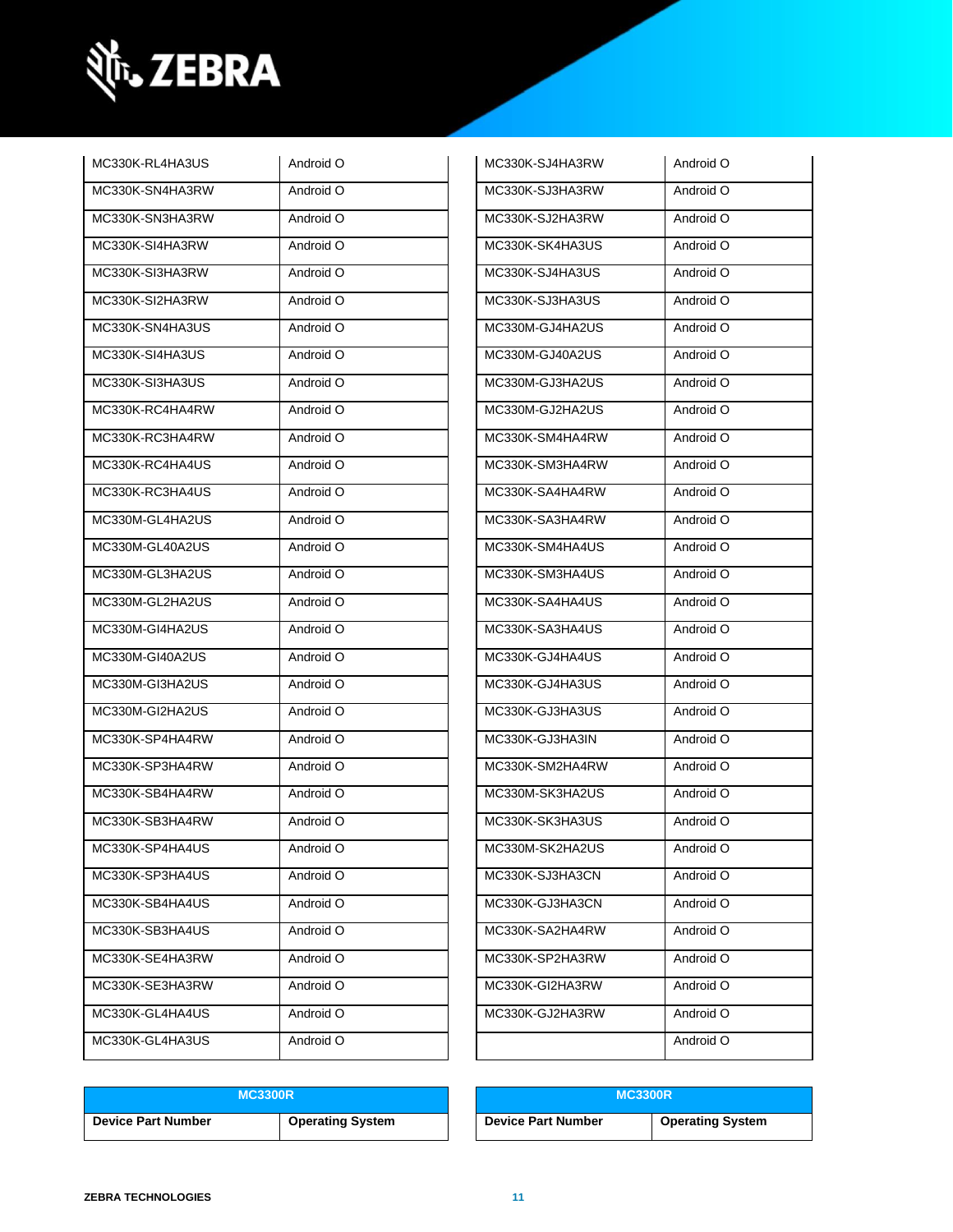

| MC333R-GI2HA4IL | Android O | MC339R-GE2HA4CN | Android O |
|-----------------|-----------|-----------------|-----------|
| MC333R-GI2HA4CN | Android O | MC339R-GF2HA4CN | Android O |
| MC333R-GI4HA4CN | Android O | MC339R-GE4HA4CN | Android O |
| MC339R-GF4HA4CN | Android O |                 |           |

| MC339R-GE2HA4CN | Android O |
|-----------------|-----------|
| MC339R-GF2HA4CN | Android O |
| MC339R-GE4HA4CN | Android O |
|                 |           |

### **Component Versions**

For detailed release notes, please refer [techdocs.zebra.com,](https://techdocs.zebra.com/) [developer.zebra.com](https://developer.zebra.com/)

| <b>Component / Description</b>   | <b>Version</b>                                                  |  |
|----------------------------------|-----------------------------------------------------------------|--|
| <b>Product Build Number</b>      | 02-32-04.00-ON-U14-STD                                          |  |
| <b>Android Version</b>           | 8.1.0                                                           |  |
| <b>Linux Kernel</b>              | 3.10.84                                                         |  |
| <b>Android SDK Level</b>         | $\overline{27}$                                                 |  |
| <b>Platform</b>                  | QC8956                                                          |  |
| <b>Bluetooth Stack</b>           | 4.1                                                             |  |
| <b>Flash Size</b>                | 16/32GB                                                         |  |
| <b>RAM Size</b>                  | 2/4GB                                                           |  |
| <b>Scanning Framework</b>        | 23.2.8.0                                                        |  |
| <b>SimulScan</b>                 | 4.0.5                                                           |  |
| <b>SimulScanEngine</b>           | 3.0.1                                                           |  |
| <b>DataWedge</b>                 | 8.2.211                                                         |  |
| <b>EMDK</b>                      | 9.0.3.3003                                                      |  |
| <b>MXMF/OSX</b>                  | MXMF: 10.3.0.18 / OSX: QCT.81.8.13.0                            |  |
| <b>WiFi</b>                      | FUSION_BA_2_11.1.0.0010_O                                       |  |
|                                  | Radio: BA_2_11.1.0.007_O                                        |  |
|                                  | Application: BA_2_11.1.0.004_O                                  |  |
|                                  | Middleware: BA_2_11.1.0.006_O                                   |  |
|                                  | Firmware: w 0: Nov 10 2020 version 7.35.205.8® FWID 01-1e6794c0 |  |
| <b>NFC</b>                       | NFC_NCIHALx_AR003C.8.3.0_O_OpnSrc                               |  |
| <b>PTT</b>                       | 3.1.46                                                          |  |
| <b>Touch FW</b>                  | TC70x/TC75x: 1.9-Stylus-1-0                                     |  |
|                                  | TC51/TC56: 1.8-Stylus-2-0                                       |  |
| <b>RxLogger</b>                  | 5.4.16.0                                                        |  |
| <b>Bluetooth Pairing Utility</b> | 3.16                                                            |  |
| Zebra Data Service               | 7.0.2.1047                                                      |  |
| <b>Files</b>                     | 8.1.0                                                           |  |
| <b>Stage Now</b>                 | 5.1.0.1                                                         |  |
| <b>Battery Swap</b>              | 1.0                                                             |  |
| <b>User Guide</b>                | TC51: 1.0, TC56: 2.0, TC70x/TC75x: 1.0.0                        |  |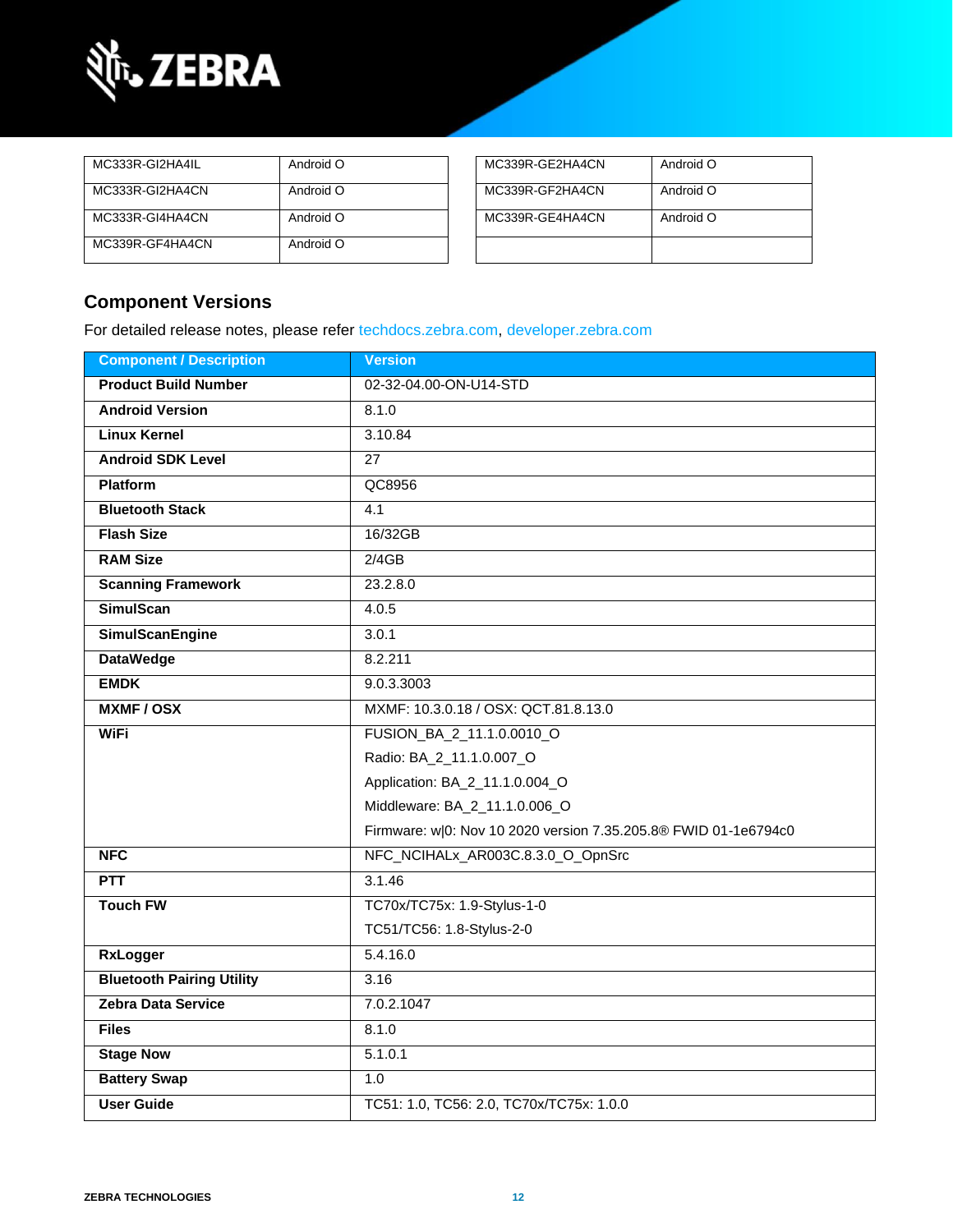

| Camera                           | 2.0.002                                                                |  |
|----------------------------------|------------------------------------------------------------------------|--|
| <b>MSRN</b>                      | 2.01                                                                   |  |
| Zebra Volume Control (ZVC)       | 2.3.1.11                                                               |  |
| <b>Battery Manger</b>            | 1.4.2                                                                  |  |
| <b>ActiveEdge</b>                | 2.5.16                                                                 |  |
| <b>WorryFree WiFi Analyzer</b>   | WFW_BA_2_7.0.0.001_O                                                   |  |
| <b>Device Central</b>            | 2.1.0.17                                                               |  |
| Zebra Software License Manager   | 5.0.0                                                                  |  |
| <b>Audio</b>                     | 0.8.0.0                                                                |  |
| <b>Acoustic Profiles</b>         | TC51: General: AO1.1 Cellular: N/A                                     |  |
|                                  | TC51HC: General: AO2.2 Cellular: N/A                                   |  |
|                                  | TC70x: General: BO1.2 Cellular: N/A                                    |  |
|                                  | TC56: General: AO3.1 Cellular: AO3.2                                   |  |
|                                  | TC75x: General: BO2.2 Cellular: BO2.1                                  |  |
|                                  | VC80x: General: EO1.1 Cellular: N/A                                    |  |
|                                  | MC33x: General: DO1.1 Cellular: N/A                                    |  |
| <b>OemInfo</b>                   | 9.0.0.282                                                              |  |
| <b>Enterprise Keyboard (EKB)</b> | 2.2.2.3                                                                |  |
| Webview                          | 85.0.4183.101                                                          |  |
| <b>RFID Module</b>               | MC3300R: PAAEES00-001-R03                                              |  |
| <b>RFID Radio</b>                | MC3300R: 2.0.30.0                                                      |  |
| Zebra RFID Mobile (Demo App)     | MC3300R: 1.0                                                           |  |
| <b>RFID Manager Application</b>  | MC3300R: 2.0.10.3                                                      |  |
| <b>RFID System Service</b>       | MC3300R: 2.0.4.2                                                       |  |
| <b>Baseband</b>                  | ATLAS-W200720A-008.2-00033.0                                           |  |
| <b>Fingerprint</b>               | Zebra/TC70x/TC70x:8.1.0/02-32-04.00-ON-U14-STD/464:user/release-keys   |  |
|                                  | Zebra/TC51/TC51:8.1.0/02-32-04.00-ON-U14-STD/464:user/release-keys     |  |
|                                  | Zebra/TC51/TC51HC:8.1.0/02-32-04.00-ON-U14-STD/464:user/release-keys   |  |
|                                  | Zebra/TC75x/TC75x:8.1.0/02-32-04.00-ON-U14-STD/464:user/release-keys   |  |
|                                  | Zebra/TC75x/TC75xDF:8.1.0/02-32-04.00-ON-U14-STD/464:user/release-keys |  |
|                                  | Zebra/TC56/TC56:8.1.0/02-32-04.00-ON-U14-STD/464:user/release-keys     |  |
|                                  | Zebra/MC33/MC33:8.1.0/02-32-04.00-ON-U14-STD/464:user/release-keys     |  |
|                                  | Zebra/MC33/MC33C:8.1.0/02-32-04.00-ON-U14-STD/464:user/release-keys    |  |
|                                  | Zebra/VC80x/VC80x:8.1.0/02-32-04.00-ON-U14-STD/464:user/release-keys   |  |
| <b>Security Patch Level</b>      | February 05 2021                                                       |  |

## **Important Links**

- <https://techdocs.zebra.com/datawedge/8-1/guide/about/>
- <https://techdocs.zebra.com/emdk-for-android/8-0/guide/about/>